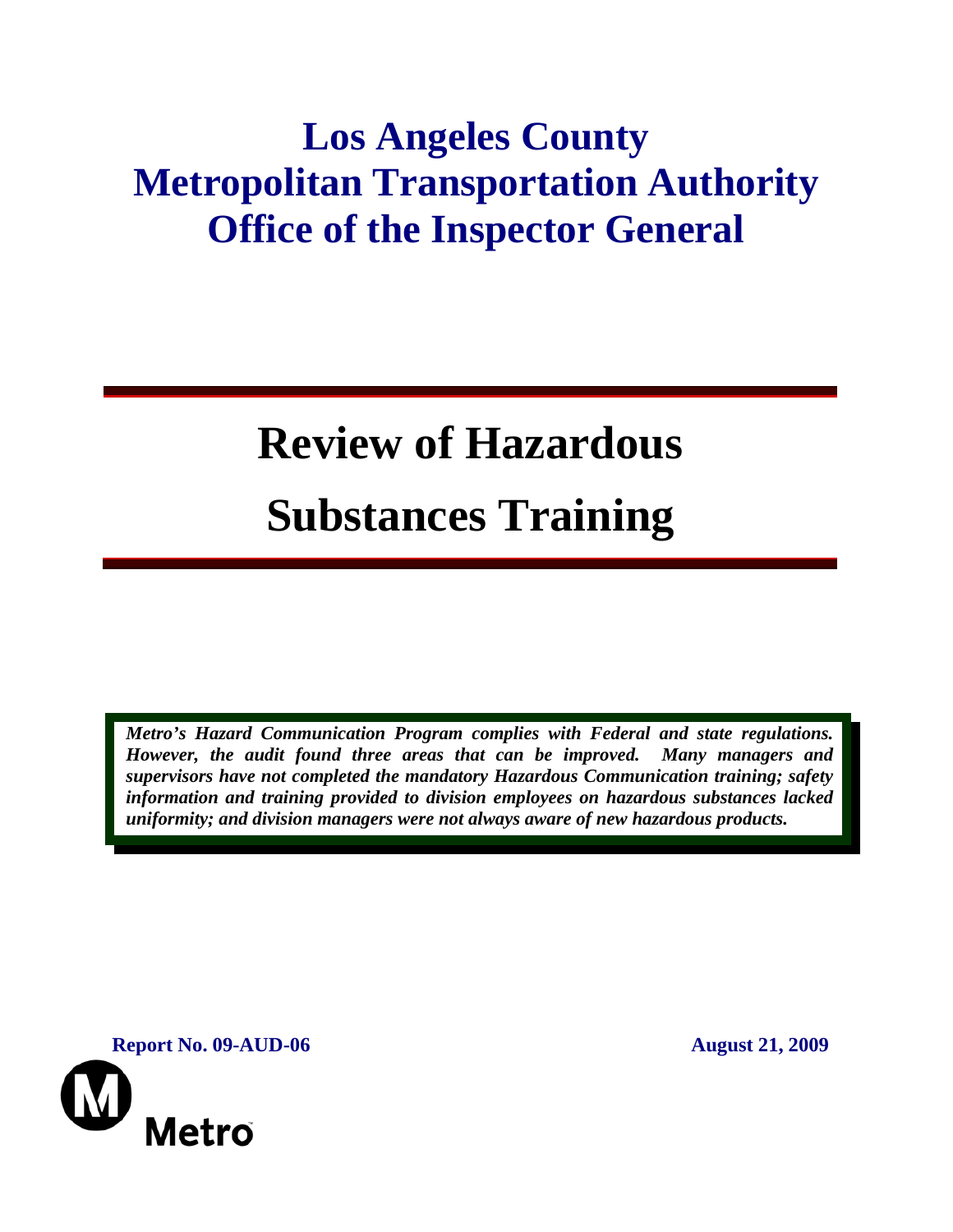# TABLE OF CONTENTS

#### **Page**

|                                                               | $\mathbf{1}$     |
|---------------------------------------------------------------|------------------|
|                                                               | $\overline{2}$   |
|                                                               | 3                |
|                                                               | 5                |
| 1. Hazard Communication Training for Managers and Supervisors | 6                |
|                                                               | 6                |
|                                                               | 7                |
|                                                               | 8                |
|                                                               | 8                |
|                                                               | $\boldsymbol{9}$ |
| <b>ATTACHMENTS</b>                                            |                  |
| A.                                                            | <b>10</b>        |
| <b>B.</b>                                                     | 12               |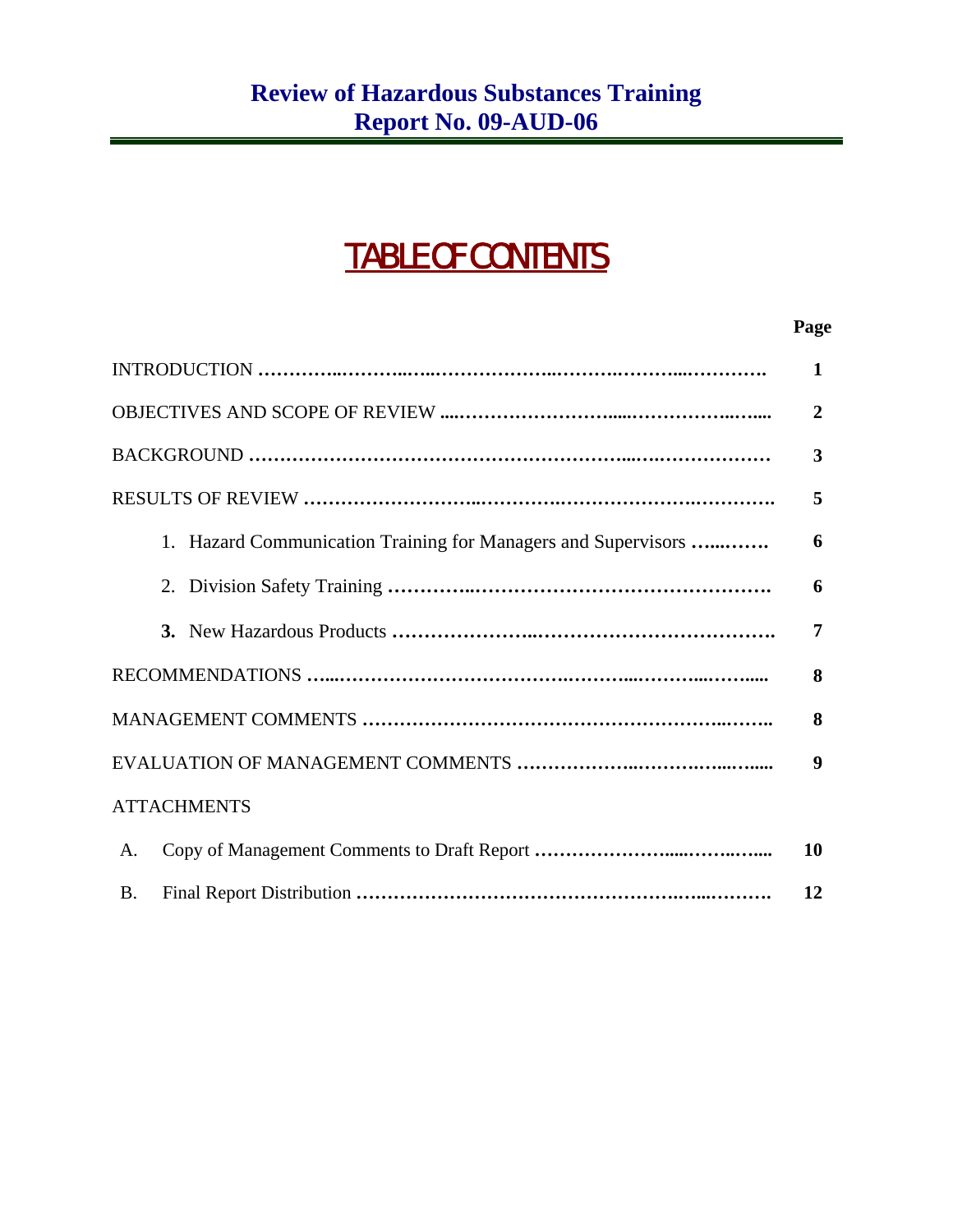

Los Angeles, CA 90017

| DATE:        | August 21, 2009                                                               |
|--------------|-------------------------------------------------------------------------------|
| TO:          | <b>Board of Directors</b><br><b>Chief Executive Officer</b><br>Jack Shigelomi |
| <b>FROM:</b> | Jack Shigetomi                                                                |

Deputy Inspector General for Audits

#### **SUBJECT: Review of Hazardous Substances Training (Report No. 09-AUD-06)**

# **Introduction**

As part of our ongoing program to assist Metro in improving the economy, effectiveness, and safety of operations, we reviewed hazardous substances training performed by Corporate Safety, and the rail and bus maintenance divisions. State and Federal regulations require employers to provide employees with information and training on hazardous substances that are present in the workplace. Currently, approximately 3,000 hazardous substances are identified in Metro's Material Safety Data Sheet (MSDS) database.

Our review found that Metro employees were provided with information and training on hazardous substances. Corporate Safety has developed a Hazard Communication Program to comply with requirements in Federal and state regulations. In addition, Corporate Safety conducts training on the hazardous substances program to managers, supervisors, and new hires. Supervisors are responsible for conducting safety training to division staff who handle and use hazardous substances. However, our review found three areas where improvements were needed:

- 1. 57 percent (123 out of 214) of managers and supervisors who supervise employees that potentially would encounter hazardous substances in their work did not complete the mandatory Hazard Communication training for managers and supervisors,
- 2. supervisors at three bus divisions did not provide the same training information to all shifts, and
- 3. five bus and 1 rail division managers stated divisions were not always aware of new products when they are introduced.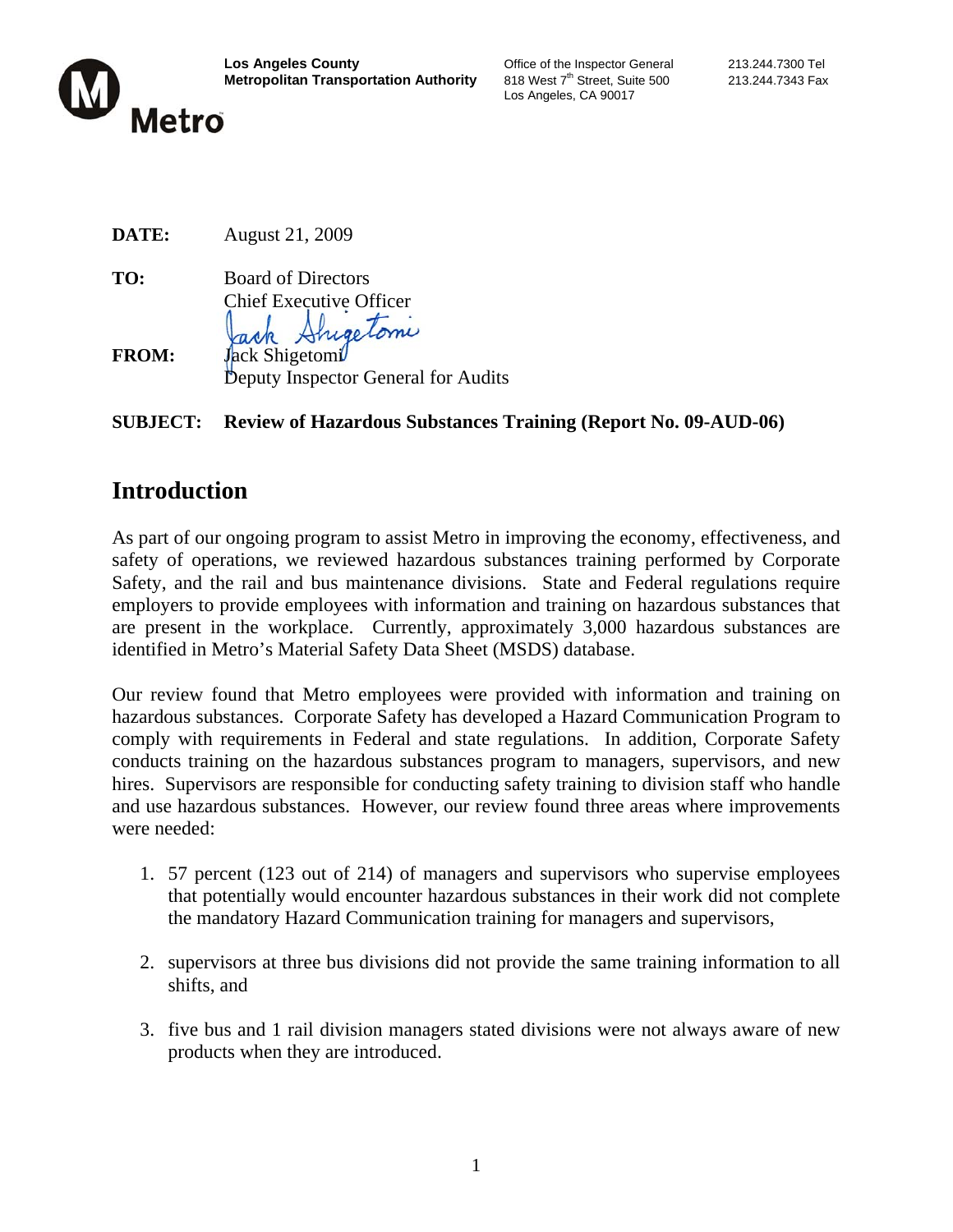# **Objectives and Scope of Review**

The overall objective of this review was to determine the adequacy of controls and procedures for providing hazardous substances information and training to Metro staff. Specifically, we determined whether:

- **Corporate Safety and the bus and rail divisions complied with the Federal and state** regulations.
- **Managers and supervisors who are responsible for training employees in their** departments have completed the mandatory Hazard Communication training provided by Corporate Safety.
- Staff at bus and rail divisions who handle and use hazardous substances received required training, and the training was appropriately documented.
- The Employee Information and Training requirements of the Code of Federal Regulations and the California Code of Regulations are complied with.
- Bus and rail divisions were aware of new hazardous substance products so that they could discuss these products at safety meetings.

To accomplish the audit objectives, we:

- Interviewed Corporate Safety's Principal Industrial Hygienist to obtain an understanding of the work process, job duties and responsibilities, and internal controls.
- Reviewed the applicable Federal<sup>1</sup> and state<sup>2</sup> regulations.
- Reviewed Metro's written Hazard Communication Program dated September 2008.
- **Reviewed the training course and training material provided by Corporate Safety.**
- Sent a questionnaire to all bus and rail divisions on their hazardous substances training.

<sup>1</sup> Code of Federal Regulations, Title 29 – Labor, Chapter XVII – Occupational Safety and Health Administration, Department of Labor, Part 1910.1200 – Occupational Safety and Health Standards, Hazard Communication

<sup>&</sup>lt;sup>2</sup> California Code of Regulations, Title 8 - Industrial Relations, Division 1 - Department of Industrial Relations, Chapter 4 - Division of Industrial Safety, Subchapter 7 - General Industry Safety Orders, Group 16 - Control of Hazardous Substances, Article 109 Hazardous Substances and Processes, §5194 Hazard Communication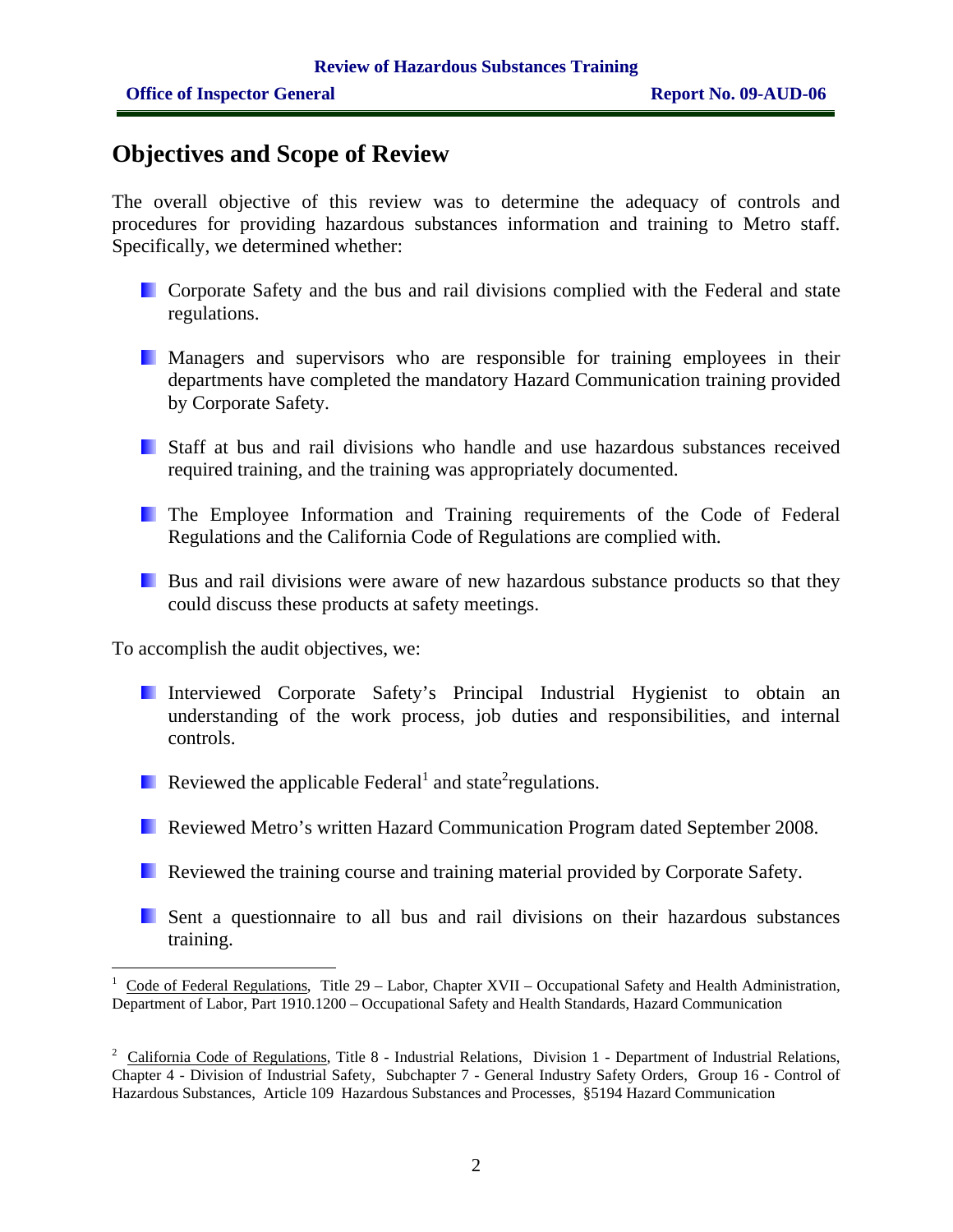- Reviewed the hazardous substance training in 2008 performed at one rail and three bus divisions.
- **Reviewed the TransitSafe Occupational Injury/Illness Investigation Reports involving** hazardous substances in 2008.

Our review was performed in accordance with Government Auditing Standards and included such tests of procedures and records, as we considered necessary.

# **Background**

Department of Labor's Chemical Hazard Communication Manual identifies approximately 650,000 chemical products in the United States. Annually, hundreds of new chemical products are introduced into the workplace. Improper use of chemicals may pose serious safety and health hazards to employees who are not adequately informed and trained on using and handling hazardous chemicals.

The California Code of Regulations require all employers to develop, implement and maintain a written communication program that describes what information and training employees receive on hazardous substances that they may be exposed to in work areas. The California regulations conform to the Occupational Safety and Health Administration (OSHA) standards in the Code of Federal Regulations.

Section 5194 (Hazard Communication) of the California Code of Regulations requires all employers to provide information to their employees about hazardous substances, which they may be exposed to, by means of a hazard communication program, labels and other forms of warning, material safety data sheets, and training. Section 5194 requires employers to provide employees with information and training about hazardous substances in their work areas at the time of their initial assignment, and whenever new hazardous substances are introduced into their work area. The hazard information and training shall consist of at least these topics:

- 1. requirements of the regulation;
- 2. operations in the workplace where hazardous substances are present;
- 3. location and availability of the written hazardous communication program, including a list of hazardous substances and material safety data sheets;
- 4. methods and observations to detect the presence or release of a hazardous substance in the work area, such as monitoring, visual appearance or odor;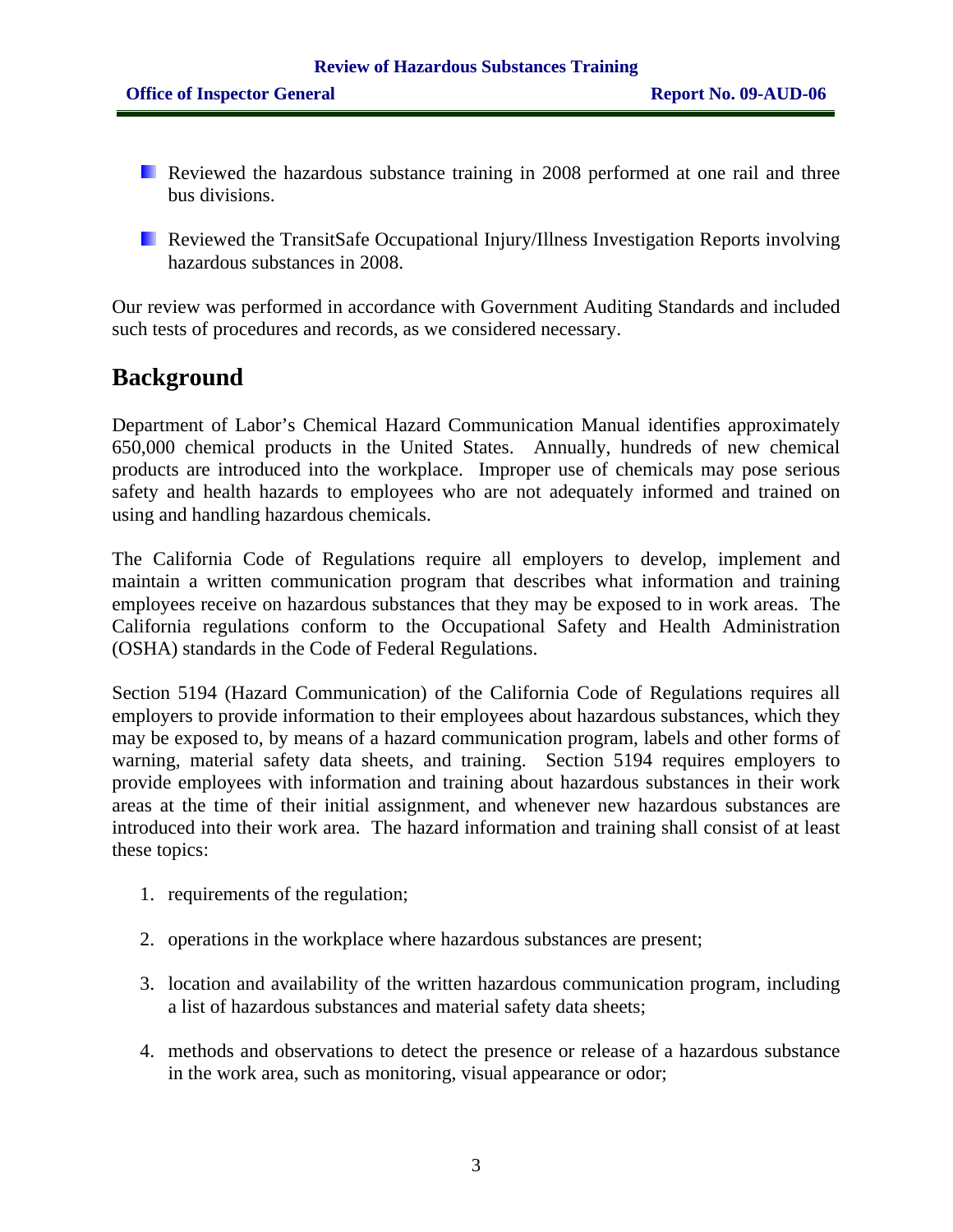- 5. physical and health hazards of substances in the work area, and procedures implemented to protect employees from exposure to hazardous substances, such as appropriate work practices, emergency procedures, and personal protective equipment;
- 6. details of the hazard communication program developed by the employer, including an explanation of the labeling system and the material safety data sheet, and how employees can obtain and use appropriate hazard information; and
- 7. the right of employees, their physician, or collective bargaining agent to receive information regarding hazardous substances.

#### **Corporate Safety**

Metro's Corporate Safety Department provides program management and project oversight for Metro's industrial hygiene, employee health, and environmental safety programs. The department's two Industrial Hygienists are responsible for multiple programs. These programs include: Air Quality, Asbestos, Blood Borne Pathogens, Confined Space Safety, Hazard Communication, Personal Protective Equipment, Material Safety Data Sheets (MSDS), Safety Review Standard, CNG System Safety Manual, and Ladder Safety.

The Principal Industrial Hygienist has developed and maintained Metro's Hazard Communication Program (HCP). He is responsible for (1) reviewing and approving all chemical substances used by Metro employees; (2) maintaining the MSDS database; and (3) providing information and training on hazardous substances as required under the California Code of Regulations to managers and supervisors, and to new employees. A Senior Industrial Hygienist performs annual inventories at all bus and rail divisions, and other facilities that maintain hazardous chemicals. He completes the Hazardous Materials Business Plan for each division and facility which consists of a list and description of all materials that are in use.

#### **Hazardous Communication Training**

Occupational Development and Training (OD&T) offers a mandatory course on Hazard Communication for Metro managers and supervisors managing staff who handle and use hazardous substances. Corporate Safety developed this class and provides the instructor. Supervisors are responsible for providing training to employees on the hazards associated with chemicals that they are likely to be exposed to in the workplace. In addition, training should be provided when new hazardous substances are introduced in the workplace or when an employee is reassigned to an operation that might involve the use or handling of hazardous substances. The training provided to employees should be documented.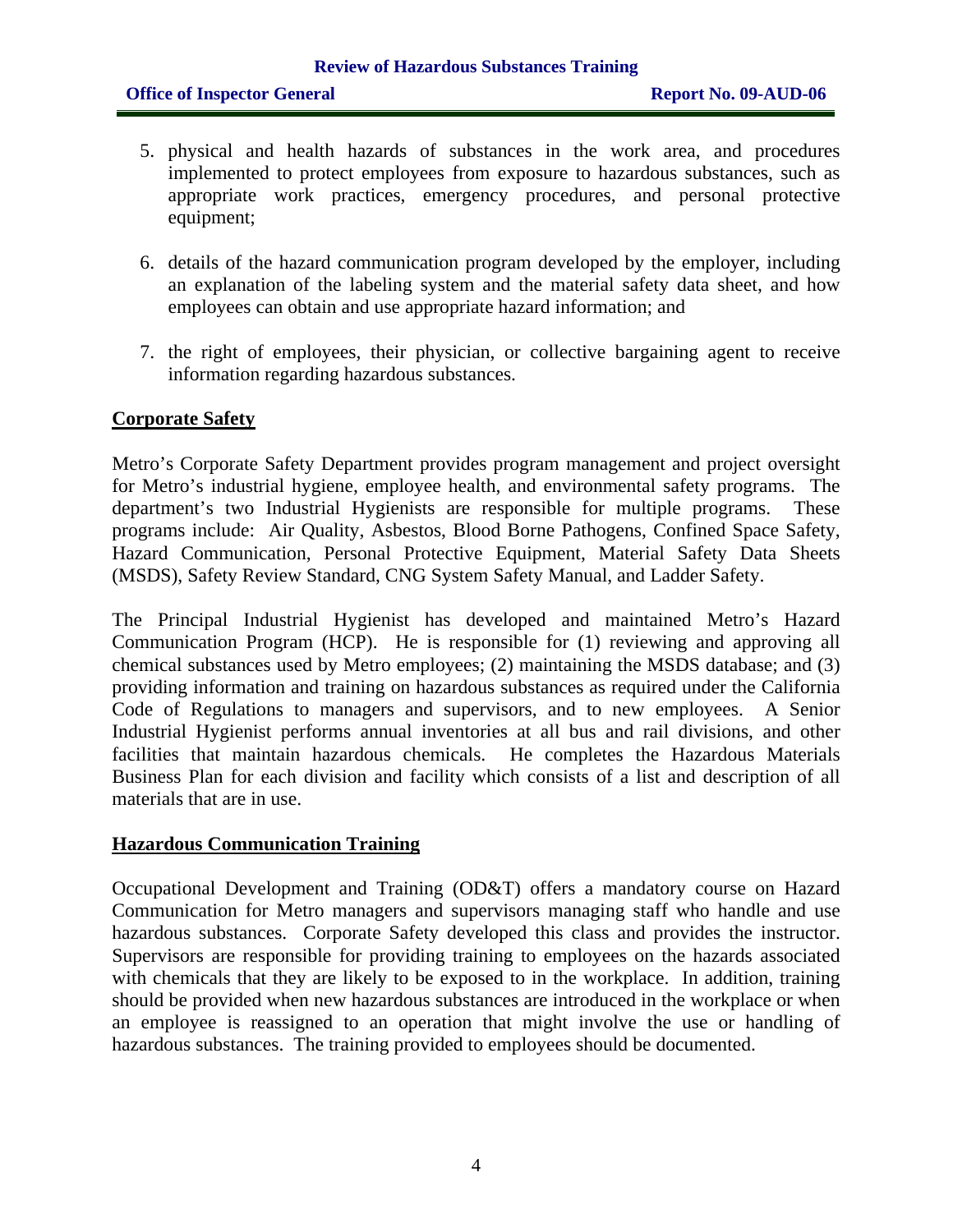#### **New Chemical Products**

Corporate Safety is responsible for reviewing and approving all new chemical product purchases, and inputs the new product's Material Safety Data Sheet into the database. Supervisors are responsible for ensuring that employees have access to current MSDS for each hazardous substance used in the workplace. Employees are responsible for handling and using the product properly, and for wearing the appropriate personal protective equipment specified in the MSDS.

## **Results of Review**

We determined that controls and procedures over providing hazardous substances training were generally adequate.

- **Metro's Hazard Communication Program incorporated Federal and state requirements** concerning hazardous substance information and training that must be provided to Metro employees.
- **The Hazard Communication training offered by OD&T met Federal and state** requirements and was made available to managers and supervisors. Corporate Safety's Principal Industrial Hygienist conducted the mandatory Hazardous Communication training class. This training class began in 2005, and was offered on nearly a monthly basis until 2007, when it was reduced to three classes that year. In 2008, OD&T conducted 3 Hazard Communication classes (on May 13, 2008, August 20, 2008, and December 16, 2008), and 55 Metro employees attended these classes.
- **Corporate Safety provided information on hazardous substances as a part of** Operations Central Instruction's new employee orientation for all newly hired bus mechanics and service attendants. The rail divisions established their own hazardous substances training for newly hired rail equipment maintenance employees.
- Bus and Rail maintenance divisions provided information on hazardous substances at safety meetings and training sessions for their mechanics and service attendants. Safety topics such as the proper use of personal protective equipment, material safety data sheets, and the MSDS system were covered at these meetings. The divisions adequately documented the hazardous substance training.

However, our review disclosed three areas where improvements were needed: (1) 57% of managers and supervisors whose work areas were likely to have hazardous substances had not completed the mandatory Hazard Communication training, (2) three bus divisions did not provide the same training information to all shifts, and (3) six division managers stated that their divisions were not made aware of new products when they were introduced.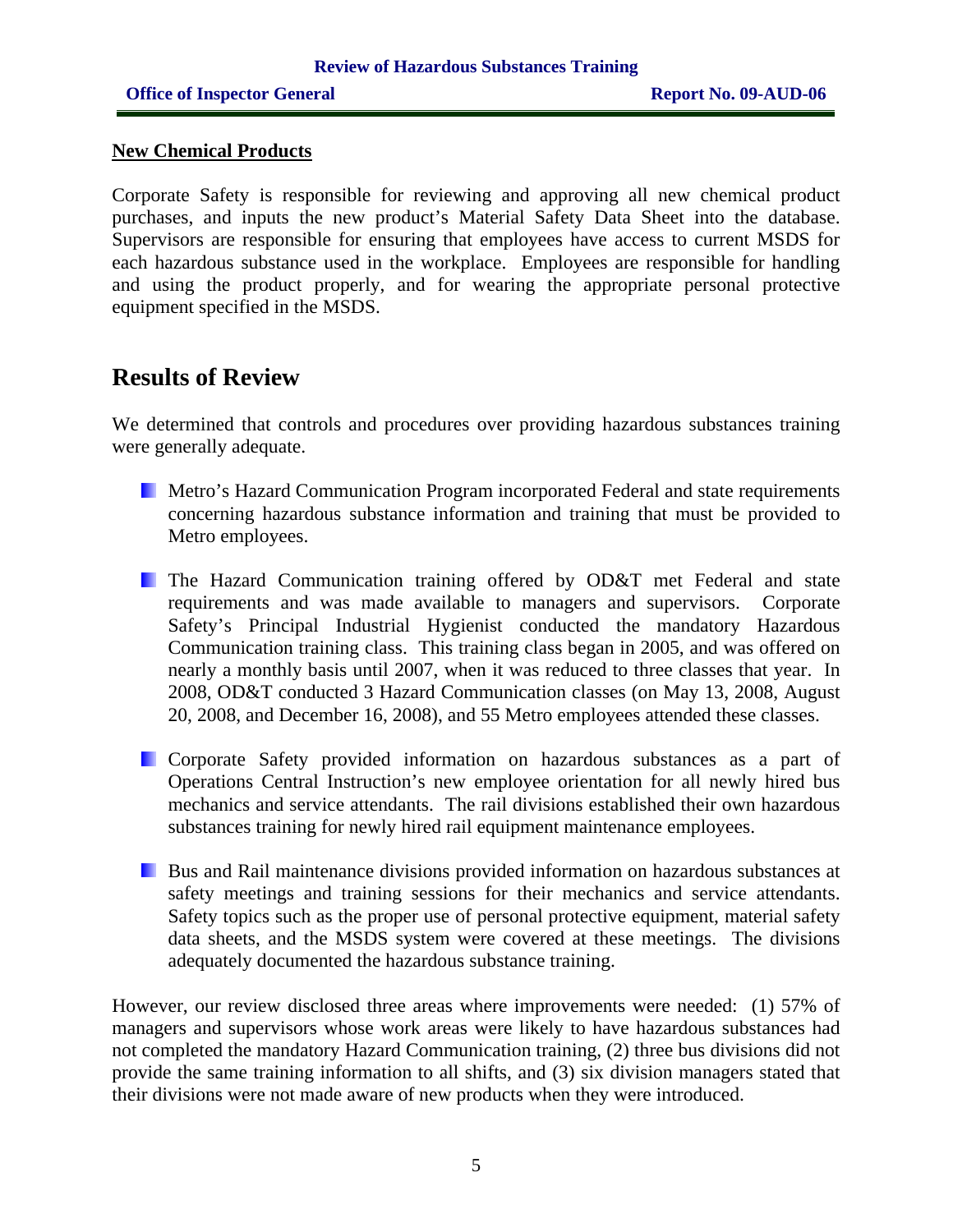#### **1. Hazard Communication Training for Managers and Supervisors**

We found that most bus maintenance supervisors had not completed the mandatory Hazard Communication training class. OD&T training records disclosed that 64% (41 of 64) of the equipment maintenance supervisors and 45% (9 of 20) of the rail equipment maintenance supervisors had not completed this training as of August 2008. Also, 57% (123 out of 214) of all managers and supervisors who manage and supervise employees who potentially work with hazardous substances have not completed this training. Since supervisors are responsible for training employees in their departments, it is important that they complete the mandatory Hazard Communication training provided by Corporate Safety.

During our review, managers from two bus divisions and one rail division informed us that they had enrolled nine of their Equipment Maintenance supervisors to the February 26, 2009, Hazard Communication training class. Corporate Safety is aware that there are managers and supervisors who need the training; however, scheduling classes to accommodate bus and rail operations is a challenging task. Each training class can accommodate 30 employees. Corporate Safety indicated that they will coordinate with OD&T to schedule additional classes. Also, they are willing to go to the divisions to train managers and supervisors.

It is important that the divisions schedule all of their managers and supervisors to complete this mandatory training since they are responsible for conducting training to division staff.

#### **2. Division Safety Training**

The three bus divisions we reviewed held safety training meetings at least monthly; the rail division we reviewed held weekly safety training meetings. We reviewed documentation on safety training conducted during 2008 at these four divisions. We found that each of the three shifts' supervisors presented various safety topics that emphasized the importance of safety in the workplace.

The rail division documented its safety training with a common training agenda used by all three shifts, sign in sheets, and training material/documents. We found that the meetings were well attended which was clearly evidenced by completed sign in sheets that were preprinted with the names of the mechanics and service attendants for each shift. We found that training topics related to hazardous substances were covered in 10 of these meetings. They primarily focused on the use of personal protective equipment and covered information on Material Safety Data Sheets. At one of the meetings, the staff was informed about the chemical properties of a new chemical cleaner, which had replaced another cleaner that was found to be chemically unsafe.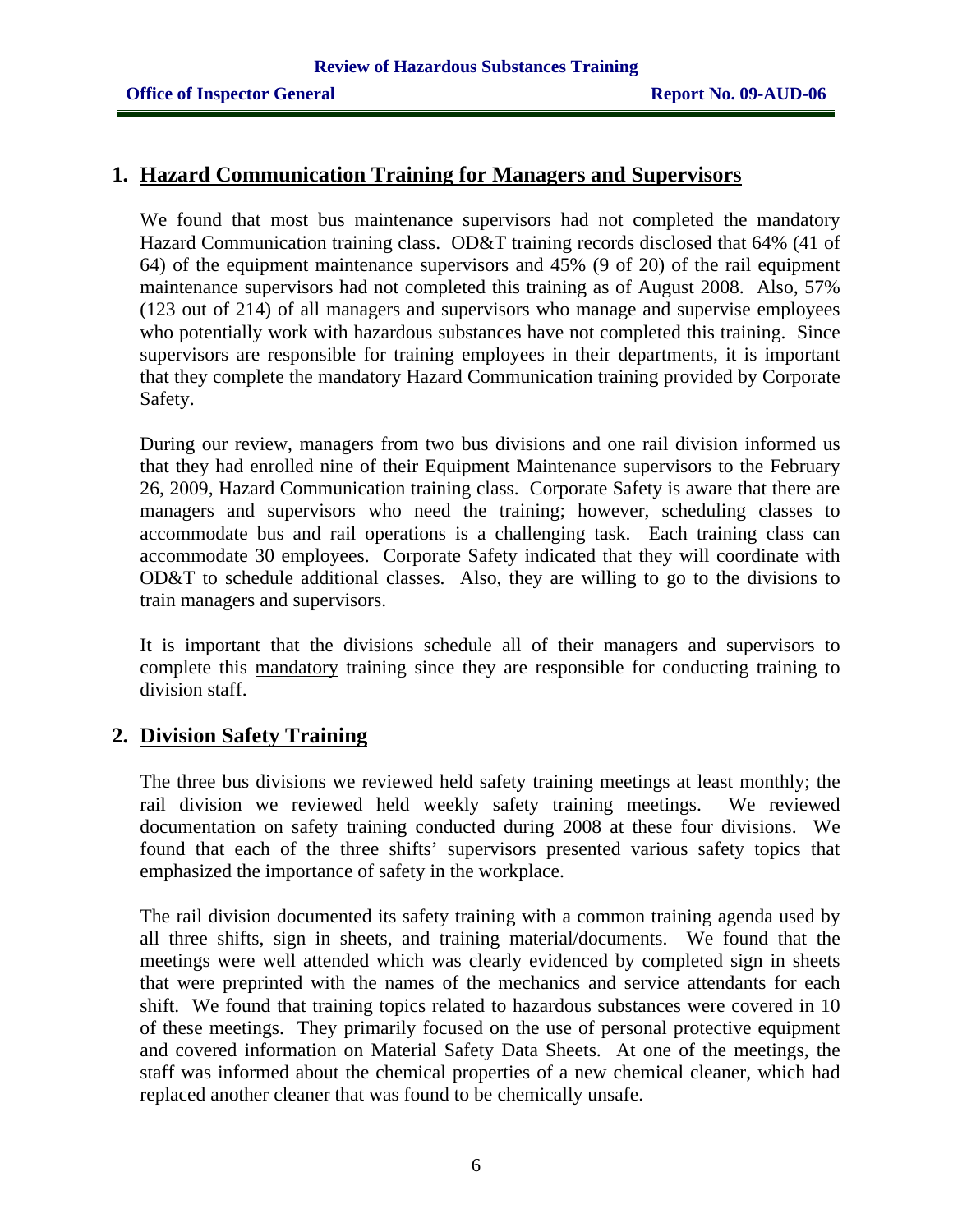The bus divisions'  $1<sup>st</sup>$ ,  $2<sup>nd</sup>$ , and  $3<sup>rd</sup>$  shifts developed their own training agenda that covered different topics. We found that the safety topics that were covered by the divisions varied among the three shifts. In one division, two of the shifts did not cover any training topic related to hazardous substances. We believe training could be improved if all three shifts planned a common training agenda to the extent possible. This will ensure that the mechanics and service attendants on each shift are provided the same safety information. Generally, the topics related to hazardous substances included the uses of the MSDS and personal protective equipment.

In addition, the divisions should ensure when planning safety training topics that they cover the required information and training areas provided in the regulations and Metro's Hazard Communication Program.

### **3. New Hazardous Products**

Our review disclosed that five bus and one rail divisions were not always aware of new hazardous products. Consequently, employees might not be informed and trained before they use a new product. Corporate Safety had not implemented a process to inform users when new chemical products were introduced in the MSDS system. It is important that divisions are informed of new products so that important safety information in the product's Material Safety Data Sheet is discussed with employees regarding handling and using the item, and wearing protective equipment. Managers at two divisions told us that their employees are trained to access the MSDS system on new products to learn about any hazards and how to handle it properly. However, if they are informed of a new product, the supervisory staff can bring it to the crew's attention at a safety meeting.

We discussed this matter with the Principal Industrial Hygienist who acknowledged that divisions might not always be aware of new products. He stated that the MSDS numbering system is designed to facilitate identifying new products entered into the MSDS database. Each chemical product is assigned a unique MSDS number that denotes the year it was added into the MSDS system. For example, a product called 'Natural Gas Engine Oil Plus' manufactured by Rosemead Oil Products, Inc. was added into the MSDS system on January 16, 2008; its MSDS number is 08-001-ROP. Although the MSDS numbering system is helpful to identify new products, all users might not be aware of a new product because (1) new products are identified only by year, and (2) users have to time sort the MSDS database for new products added that year. After we discussed this issue with the Principal Industrial Hygienist, he stated that Corporate Safety will start informing users of new products as they are introduced in the MSDS system.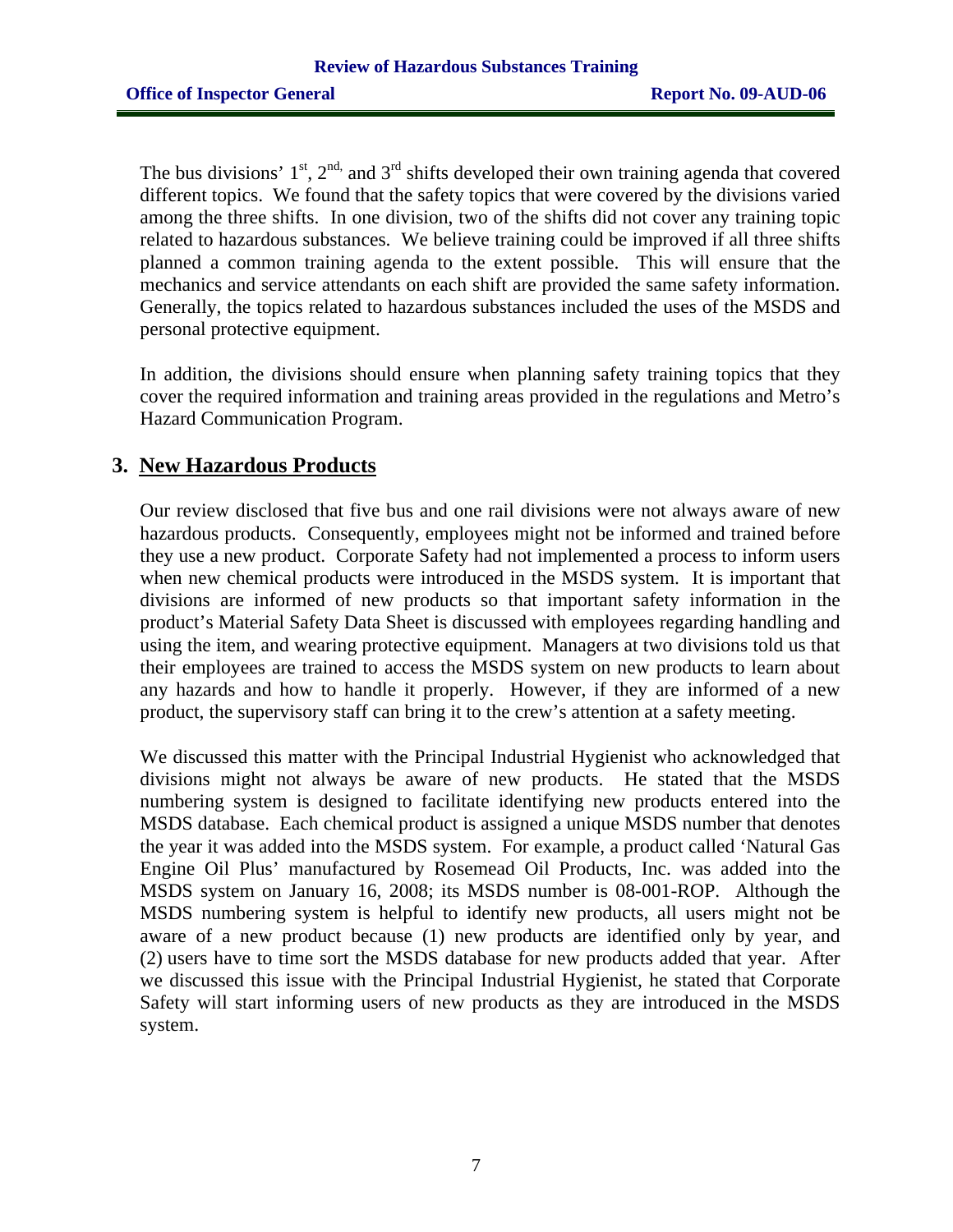# **Recommendations**

To ensure Metro employees receive sufficient information and training on potentially hazardous substances, we recommend that management take the following actions:

- 1. Bus and rail maintenance divisions and other Metro departments that use hazardous substances should ensure that all supervisors and managers who have not completed the mandatory Hazard Communication training are enrolled in a future class. In addition, divisions should consider requesting Corporate Safety to provide refresher training for managers and supervisors at their divisions.
- 2. Bus Divisions should ensure that all three shifts cover the same or comparable information and training on hazardous substances. All three shifts' supervisors should ensure that the agenda of hazardous substances training topics are consistent for all shifts and satisfies the training requirements in Metro's Hazard Communication Program.
- 3. Corporate Safety should inform divisions of new products as they are introduced into the MSDS database so that the supervisors can discuss the products' Material Safety Data Sheets at a safety meeting before the new product is used. Employees should be informed of any potential hazards associated with the product, and the use of any appropriate personal protective equipment, if applicable, when handling the product.

# **Management Comments**

Metro management concurred with the findings in the report. Metro has reduced the percentage of Managers and Supervisors who have not completed the required training from 57% to 38%, and is currently scheduling the remaining individuals to ensure that they complete the training. Metro's corrective action plan stated:

- **All Managers and Supervisors will have completed the training by December 31,** 2009. While there is no requirement for refresher training, a refresher training plan will be developed by August 31, 2009.
- **E.** Corporate Safety has already distributed to all managers a PowerPoint presentation that includes the topics that should be covered when training employees and can be used as an agenda. The use of this PowerPoint presentation by all managers and supervisors will ensure that the training is consistent for all shifts.
- Corporate Safety has implemented an internal procedure requiring e-mail notification to inform Division/Location Managers of new products as they are introduced into the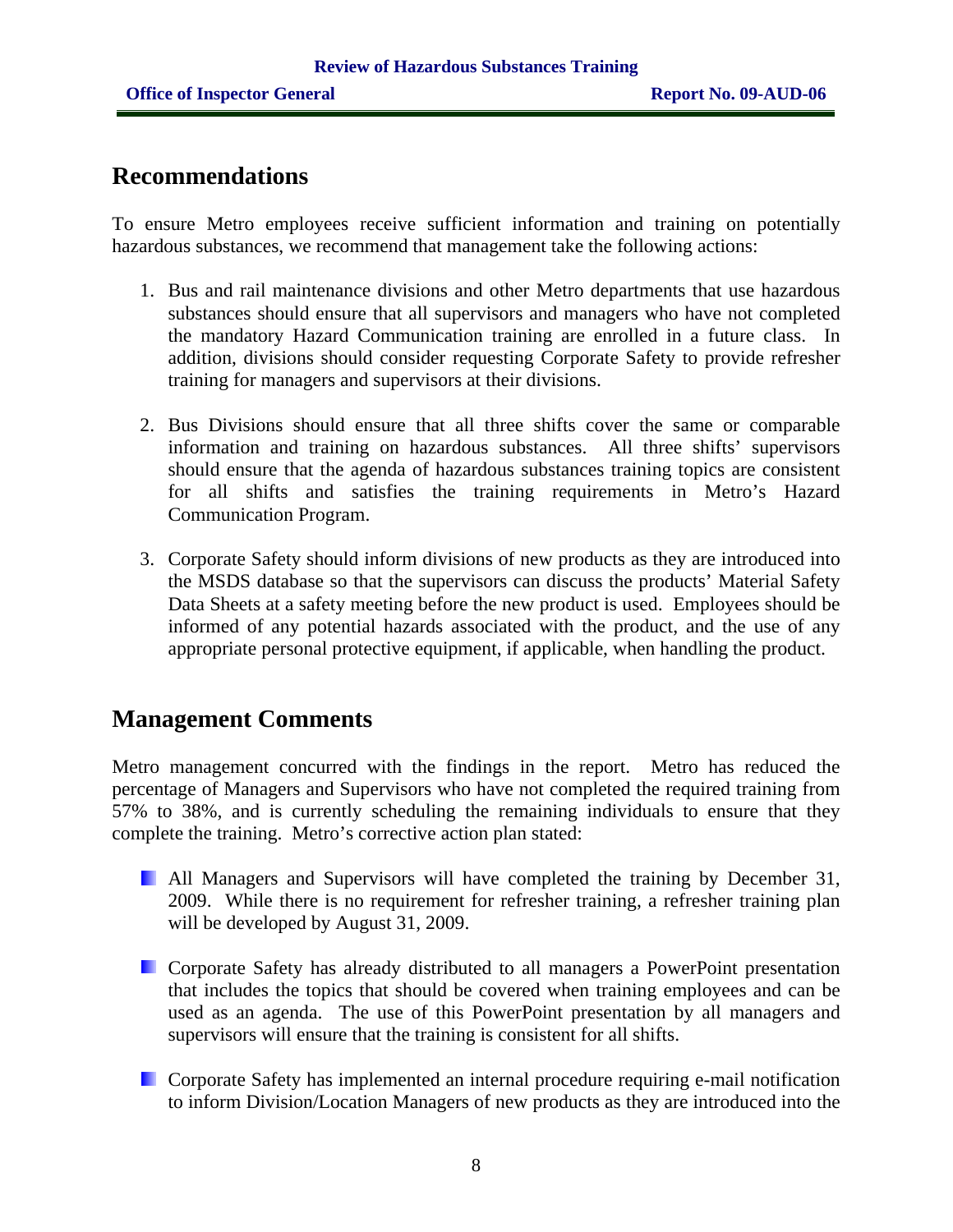MSDS database. The MSDS worksheet is attached to the e-mail and includes all pertinent information regarding the new product. If the new product is also a new hazard, the e-mail will include a reminder that training must be conducted before the product is used. The e-mail will be copied to General Managers and the Chief Operating Officer.

See Attachment A for the full text of management comments.

# **Evaluation of Management Comments**

Metro management has implemented two of the three recommendations in the report, and an adequate corrective action plan to implement the remaining recommendation. Therefore, we consider all issues related to the recommendations in the report resolved based on the corrective actions taken and planned. Staff must follow up on the open recommendation until the corrective action is completed. This requirement is set forth in Management Audit Services Audit Report Follow-up & Resolution Policy (MAS 1).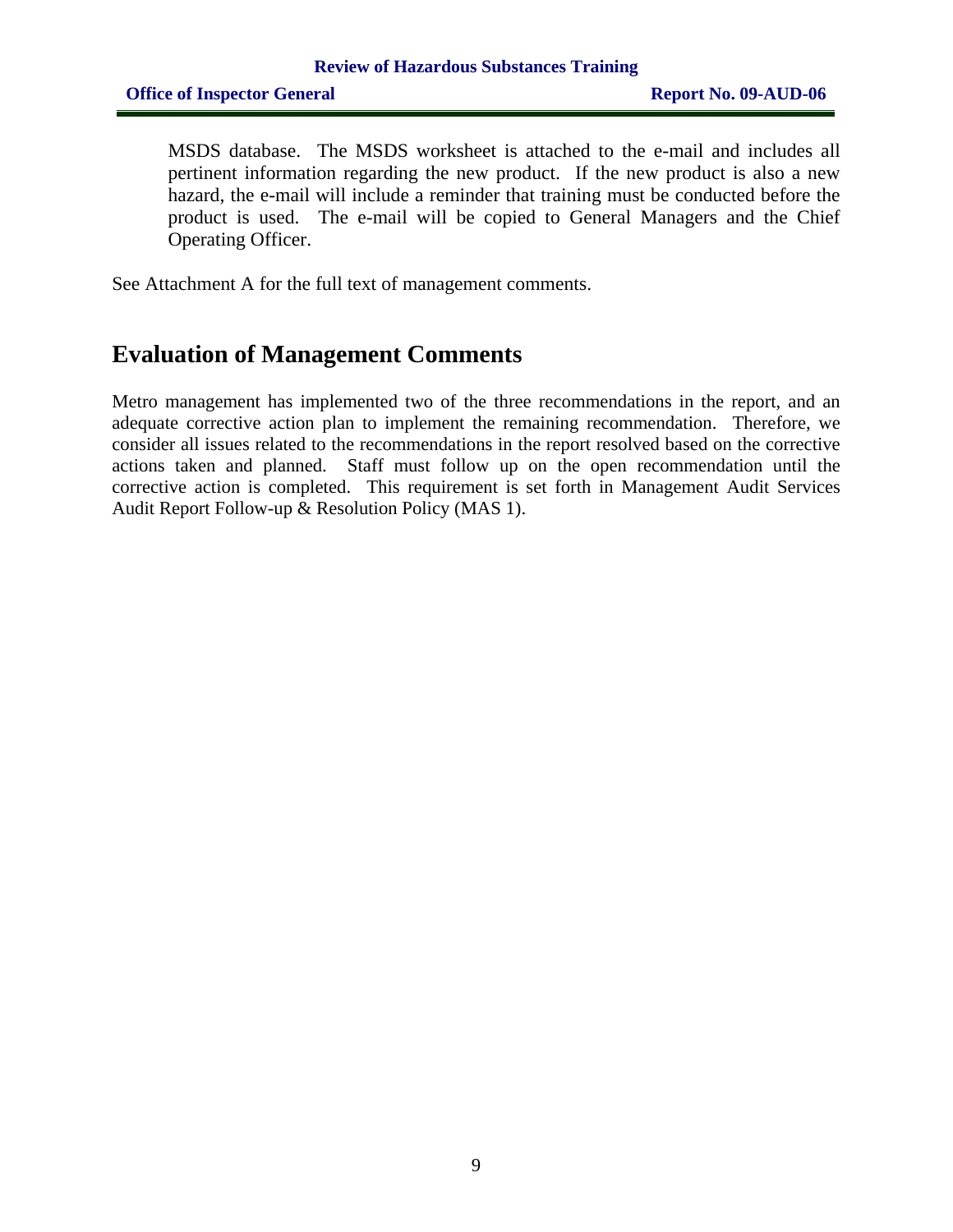# **Copy of Management Comments to Draft Report**

| Metro | Interoffice Memo |                                                                                                      |  |
|-------|------------------|------------------------------------------------------------------------------------------------------|--|
|       | Date             | August 7, 2009                                                                                       |  |
|       | To               | Karen Gorman<br><b>Acting Inspector General</b>                                                      |  |
|       | Through          | Arthur T. Leahy<br>$\sim$<br><b>Chief Executive Officer</b>                                          |  |
|       | From             | Paul C. Taylor PCT<br>Deputy Chief Executive Officer                                                 |  |
|       | Subject          | Response to OIG Draft Report on Review<br>of Hazardous Substances Training<br>(Report No. 09-AUD-06) |  |

#### **OVERVIEW**

I have reviewed the results of the subject draft report, and concur with the findings in the report. I recognize that actions must be taken to correct the findings and implement the recommendations in the report. We have reduced the percentage of Managers and Supervisors who have not completed the required training from 57% to 38%, and we are currently scheduling the remaining individuals to ensure that they complete the training.

Below please find the proposed corrective actions.

#### RECOMMENDATIONS AND PROPOSED CORRECTIVE ACTIONS (ITALICS)

Recommendation #1: Bus and rail maintenance divisions and other Metro departments that use hazardous materials should ensure that all supervisors and managers who have not completed the mandatory Hazard Communication training are enrolled in a future class. In addition, divisions should consider requesting Corporate Safety to provide refresher training for managers and supervisors at their divisions.

All Managers and Supervisors will have completed the training by December 31. 2009. While there is no requirement for refresher training, a refresher training plan will be developed by August 31, 2009.

Recommendation #2: Bus Divisions should ensure that all three shifts cover the same or comparable information and training on hazardous substances. All three shifts' supervisors should ensure that the agenda of hazardous substances training topics are consistent for all shifts and satisfies the training requirements in the Hazard Communication Program.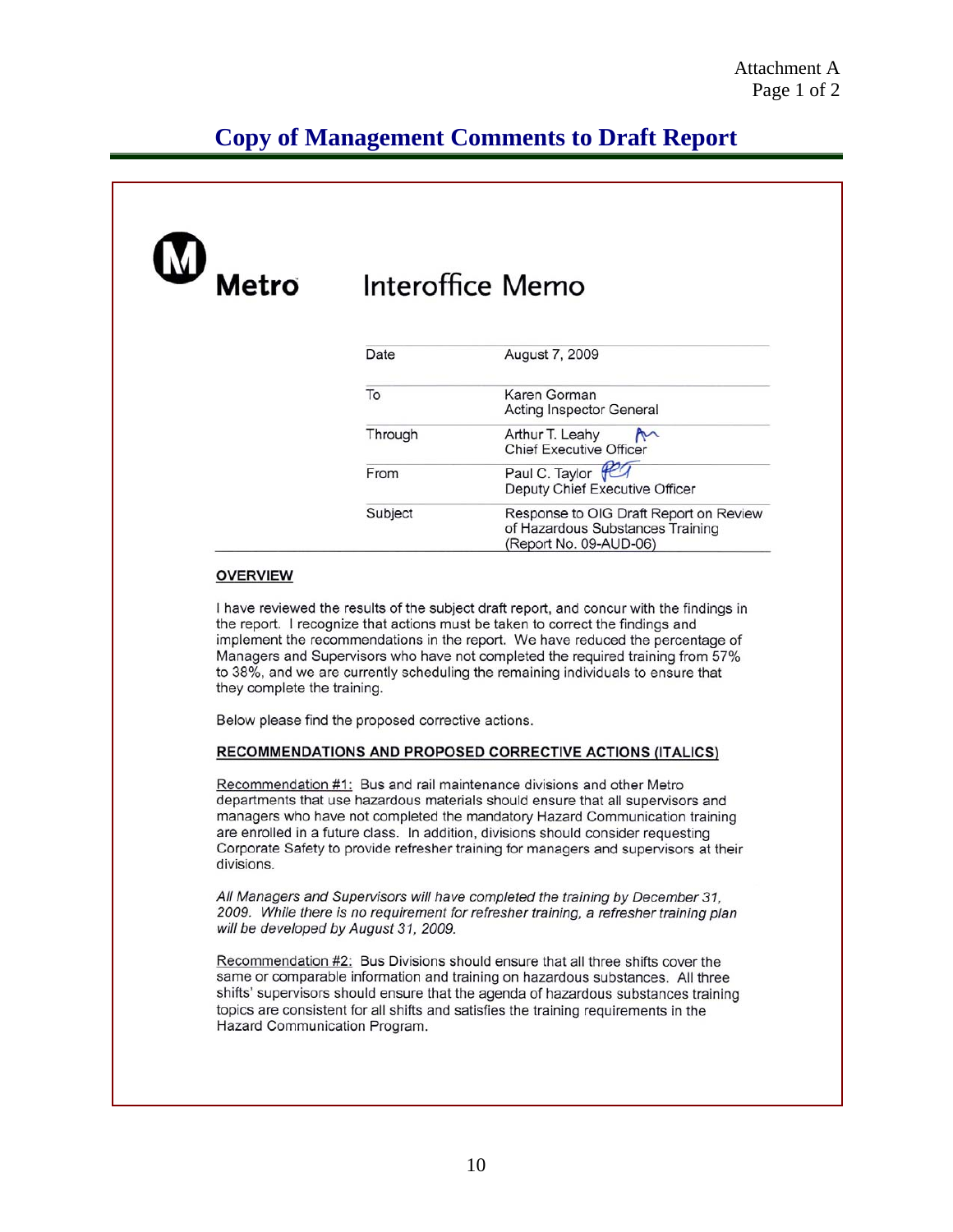# **Copy of Management Comments to Draft Report**

This recommendation has been implemented. Corporate Safety has already distributed to all managers a PowerPoint presentation that includes the topics that should be covered when training employees and can be used as an agenda. The use of this PowerPoint presentation by all managers and supervisors will ensure that the training is consistent for all shifts. Recommendation #3: Corporate Safety should inform divisions of new products as they are introduced into the Material Safety Data Sheets (MSDS) database so that the supervisors can discuss the products' Material Safety Data Sheets at a safety meeting before the new product is used. Employees should be informed of any potential hazards associated with the product, and the use of any appropriate personal protective equipment, if applicable, when handling the product. Corporate Safety has implemented an internal procedure requiring e-mail notification to inform the Division/Location Managers of new products as they are introduced into the MSDS database. The MSDS worksheet is attached to the e-mail and includes all pertinent information regarding the new product. If the new product is also a new hazard, then the e-mail will include a reminder that training must be conducted before the product is used. The e-mail will be copied to General Managers and the Chief Operating Officer. Should you have any questions, please feel free to call me. Thank you. C. Flowers CC: A. Clifford D. Coffey M. Maloney R. Hunt J. Gabig M. Cannell D. Ott **Bus and Rail Division Managers** V. Khawani T. Eng C. Kalu